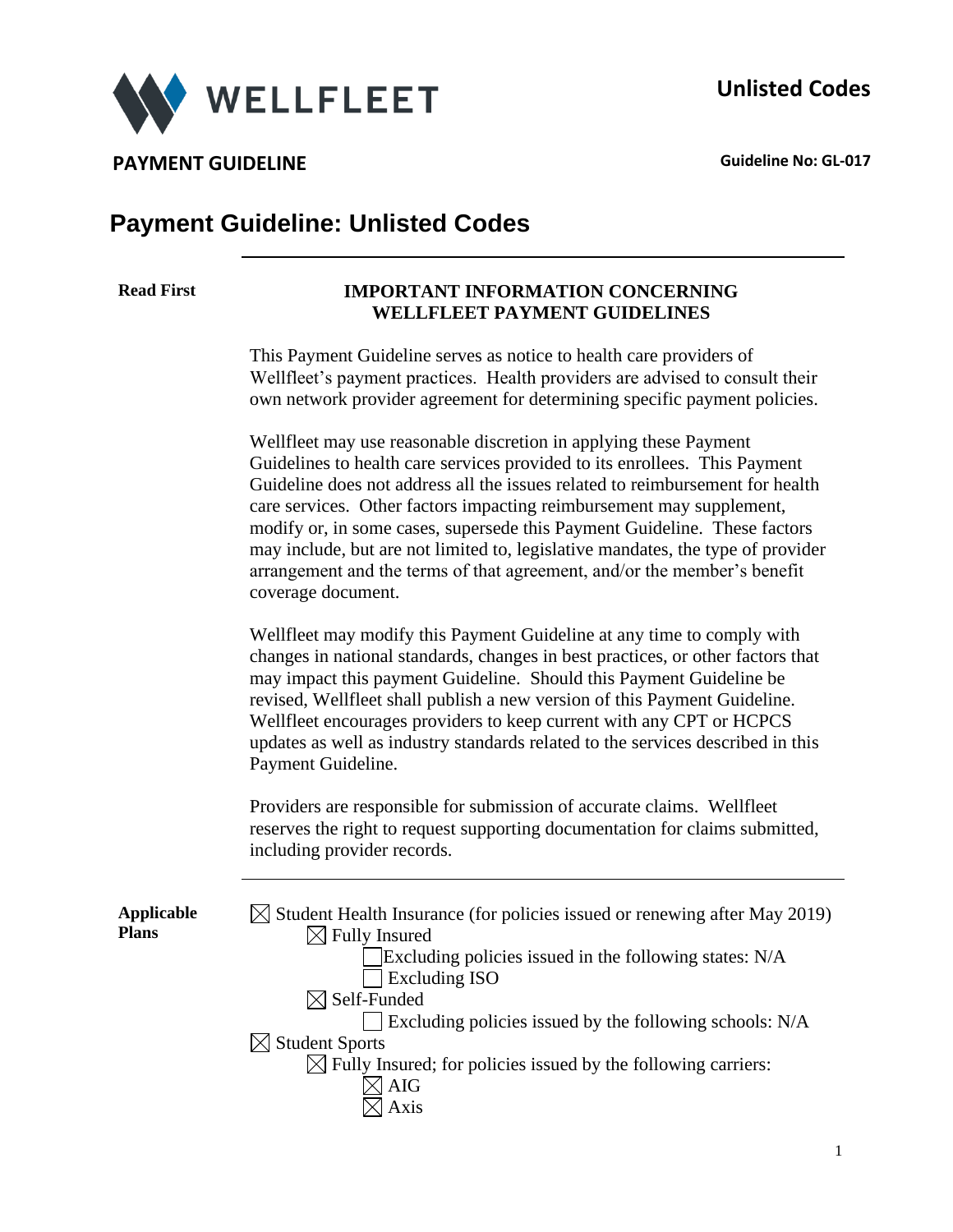

# **PAYMENT GUIDELINE CONSUMPAYMENT GUIDELINE**

|                    | $\boxtimes$ Commercial Casualty Insurance Company/Wellfleet<br>Insurance<br>$\boxtimes$ Self-Funded<br>$\Box$ Excluding policies issued by the following schools: N/A<br>$\boxtimes$ Fully Insured Student Accident; for policies issued by the following<br>carriers:<br><b>AIG</b><br>Axis<br>Commercial Casualty Insurance Company/Wellfleet Insurance<br>$\boxtimes$ Self-Funded Employer Insurance<br>Excluding policies issued by the following employers: N/A     |  |  |  |
|--------------------|--------------------------------------------------------------------------------------------------------------------------------------------------------------------------------------------------------------------------------------------------------------------------------------------------------------------------------------------------------------------------------------------------------------------------------------------------------------------------|--|--|--|
| <b>Purpose</b>     | Unlisted Codes: CPT or HCPCS codes meant to describe non-specific<br>services or supplies. Unlisted Codes need to be reviewed because they have<br>high abuse potential. Unlisted codes are considered appropriate when a<br>CPT/HCPCS code that accurately identifies an item, service or procedure<br>performed does not exist. Wellfleet reviews appropriate supporting<br>documentation for unlisted or not otherwise classified (NOC) codes, as<br>described below. |  |  |  |
| <b>Scope</b>       | This Guideline covers all submitted claims with Unlisted Codes as described<br>under "Definitions" below.                                                                                                                                                                                                                                                                                                                                                                |  |  |  |
| <b>Definitions</b> | Unlisted Codes: CPT or HCPCS codes used to describe non-specific<br>$\bullet$<br>services or supplies such as items described as Unlisted, Not Otherwise<br>Classified (NOC), Not Otherwise Specified (NOS), Unclassified,<br>Miscellaneous, Generic, etc.                                                                                                                                                                                                               |  |  |  |
| <b>Guidelines</b>  | 1. Unlisted Codes may only be utilized when there is no other appropriate<br>CPT or HCPCS available.<br>2. Wellfleet will accept Unlisted Codes for payment only when they are<br>accompanied by:<br>a. An accurate, detailed description of the item, service or procedure<br>performed, as identified by the Unlisted Code<br>b. Documentation supporting the use of the Unlisted Code vs. other<br>available CPT or HCPCS, if appropriate                             |  |  |  |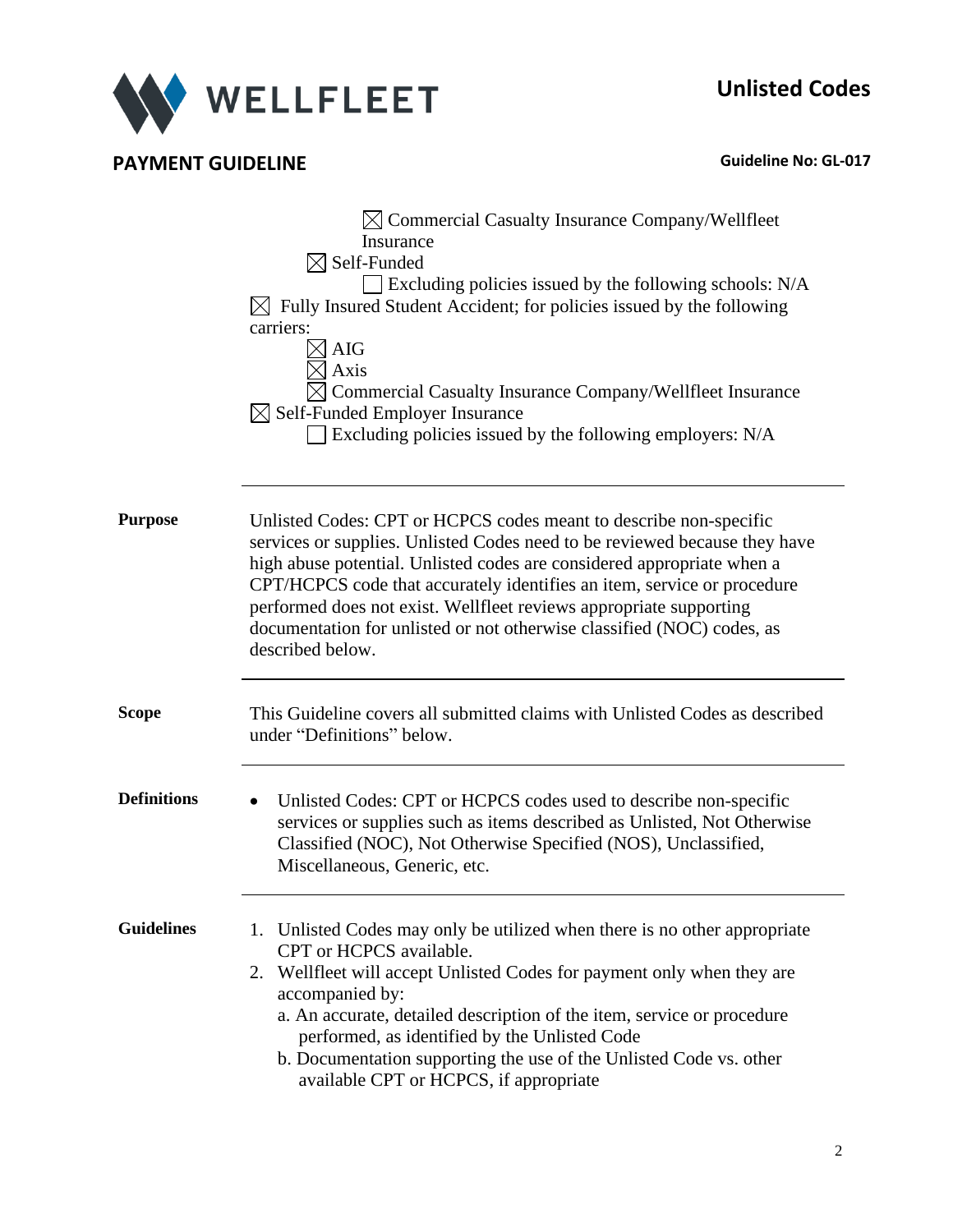# **Unlisted Codes**



### **PAYMENT GUIDELINE CONSUMING A CONSUMING A CONSUMING A CONSUMING A CONSUMING A CONSUMING A CONSUMING A CONSUMING A CONSUMING A CONSUMING A CONSUMING A CONSUMING A CONSUMING A CONSUMING A CONSUMING A CONSUMING A CONSUMING**

- c. Supporting clinical documentation that is pertinent to the item, service or procedure performed, such as:
	- Imaging report
	- Invoice
	- Laboratory/pathology report
	- Operative/office notes
	- Procedure notes/reports
- 3. Unlisted or miscellaneous drug codes not currently covered by a HCPCS code must include an invoice with the claim that includes the drug name, appropriate National Drug Code (NDC) number and dosage.
- 4. Since CPT/HCPCS codes are subject to revision, these same requirements apply to any unlisted code not listed in Attachment A.
- 
- **Attachments** 1. 1. Attachment A: Wellfleet Unlisted Code List: <https://wellfleetstudent.com/providers/>

#### **Change History**

| Version | <b>Effective</b><br>Date | <b>Next Review Date</b> |
|---------|--------------------------|-------------------------|
| 1.0     | 12/1/2019                | 12/1/2020               |
| 2.0     | 12/1/20                  | 12/1/21                 |
|         | 10/1/2021                | 10/1/2022               |